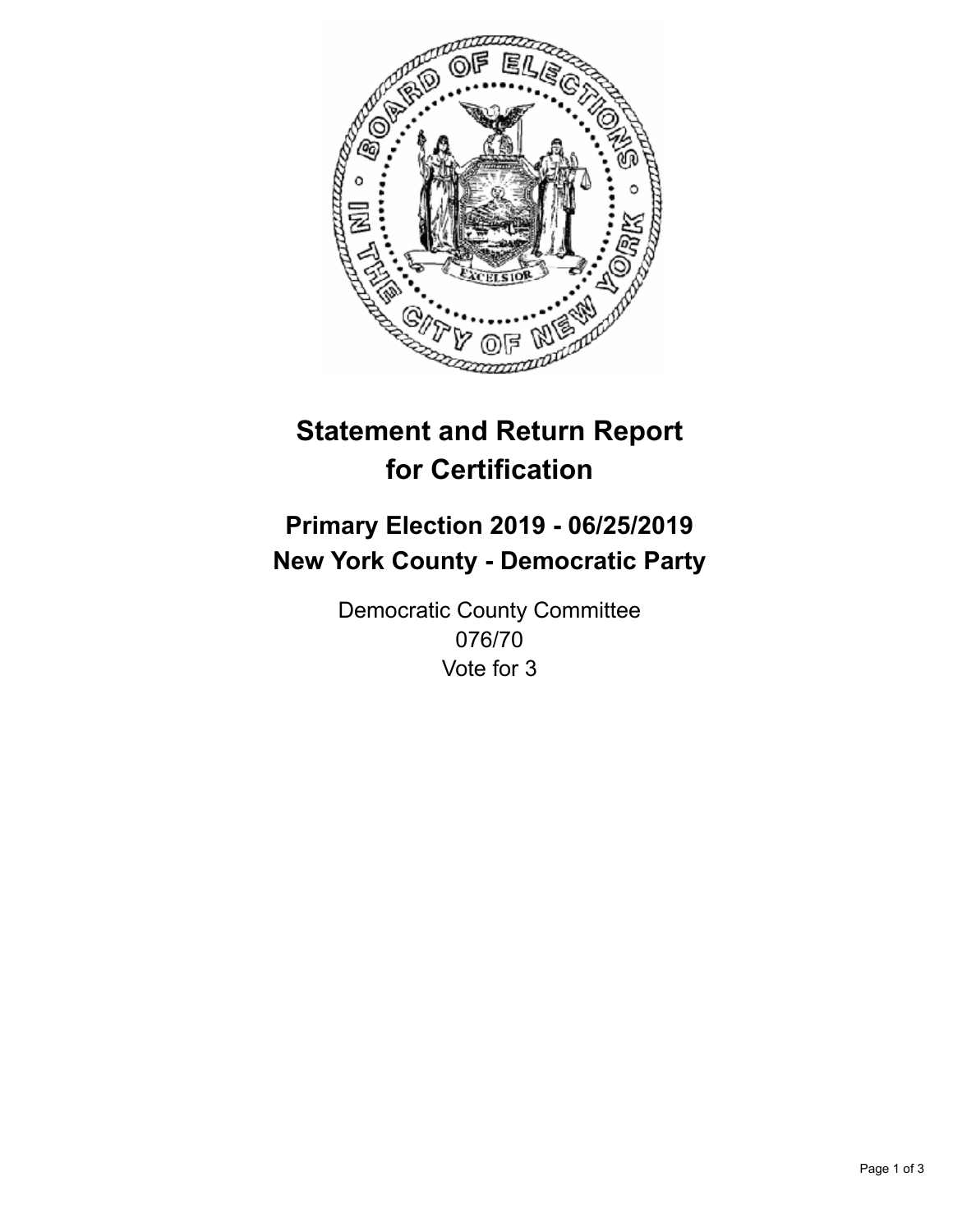

## **Assembly District 70**

| <b>PUBLIC COUNTER</b>                                    | 94  |
|----------------------------------------------------------|-----|
| <b>MANUALLY COUNTED EMERGENCY</b>                        | 0   |
| ABSENTEE / MILITARY                                      | 10  |
| <b>AFFIDAVIT</b>                                         | 2   |
| <b>Total Ballots</b>                                     | 106 |
| Less - Inapplicable Federal/Special Presidential Ballots | 0   |
| <b>Total Applicable Ballots</b>                          | 106 |
| <b>EMMA BARRICELLI</b>                                   | 45  |
| <b>CAROL WILLIAMS</b>                                    | 40  |
| <b>WAYNE HAYWARD</b>                                     | 30  |
| DEBORAH REEDY-CANDREVA                                   | 46  |
| CHRISTIANE BERRY (WRITE-IN)                              | 1   |
| DEBRA GREEN (WRITE-IN)                                   |     |
| <b>GAIL HIDES (WRITE-IN)</b>                             | 1   |
| NICHOL HENDRICKS (WRITE-IN)                              | 1   |
| UNATTRIBUTABLE WRITE-IN (WRITE-IN)                       | 1   |
| <b>Total Votes</b>                                       | 166 |
| Unrecorded                                               | 152 |